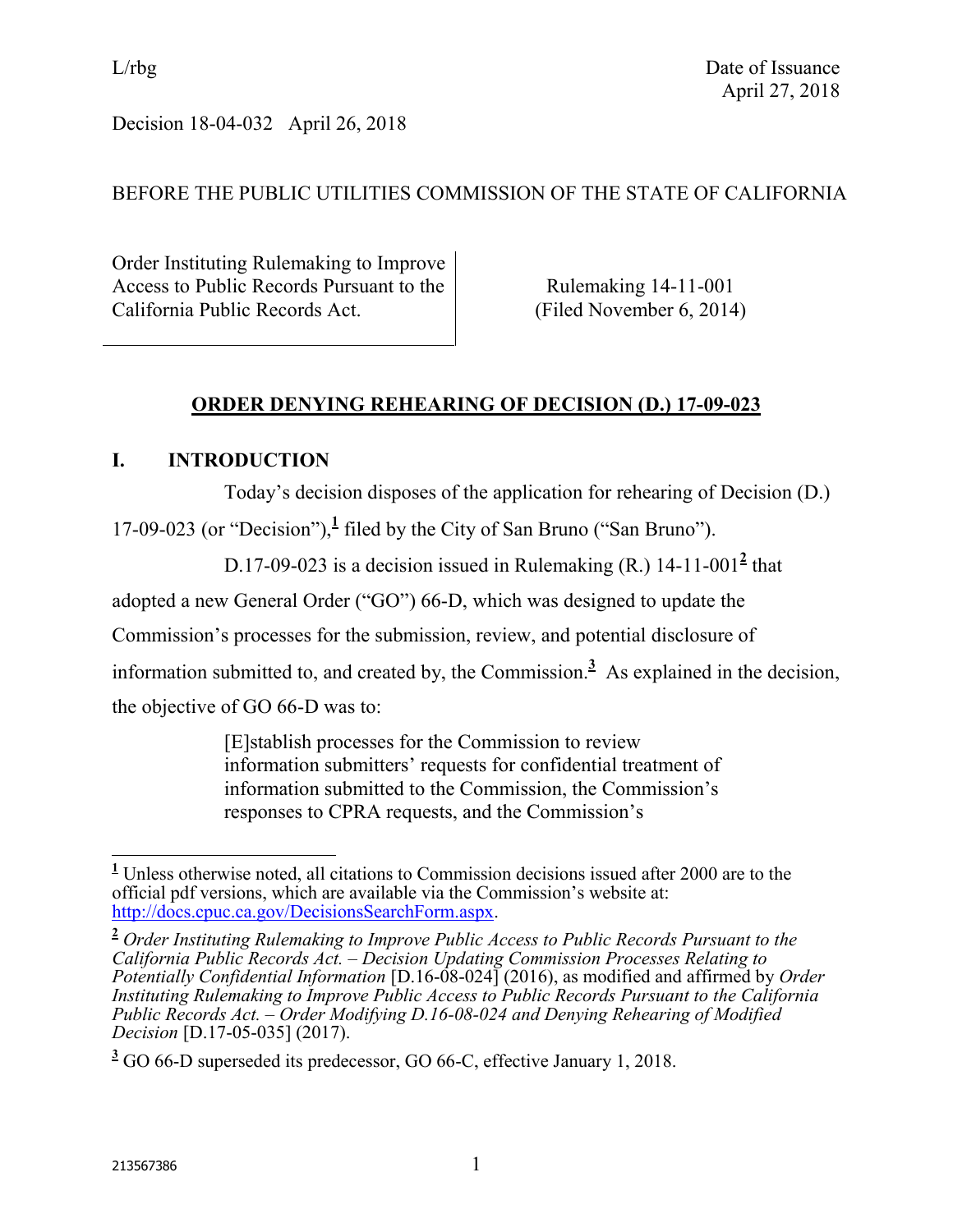determination of whether to release information to the public. $\frac{4}{7}$ 

## (D.17-09-023, *supra*, at p. 7.)

San Bruno filed a timely application for rehearing of D.17-09-023, challenging the validity of processes set forth in various sections of GO 66-D. In its rehearing application, San Bruno contends that these processes violate their statutory and constitutional rights to access public records. Specifically, they allege that the lack of a fixed time frame for the completion of the resolution process (Section 6.1 of GO 66-D) and rehearing process (Section 6.2 of GO 66-D) violates the following authorities governing open access to public records: (1) Government Code section 6253(b); (2) Government Code section 6253(d); (3) Government Code section 6253.4(b); and (4) section 3 of Article I of the California Constitution.

The California Water Association ("CWA") filed a response to San Bruno's application for rehearing. In its response, CWA improperly raises a new issue not raised in the application for rehearing. Accordingly, we do not consider the response in disposing of San Bruno's application for rehearing.

Having reviewed the allegations of error, we are of the opinion that there is no good cause for rehearing of the challenged decision. Accordingly, the application for rehearing of D.17-09-023 is denied.

### **II. DISCUSSION**

## **A. The resolution process set forth under GO 66-D, § 6.1 does not violate Government Code section 6253(b).**

San Bruno first argues that the resolution process specified in GO 66-D,

§ 6.1<sup>5</sup> for appeals violates Government Code section 6253(b), which states:

(*footnote continued on the next page*)

<sup>&</sup>lt;sup>4</sup> The "CPRA," i.e., the Public Records Act or PRA, is found in Government Code sections 6250 through 6276.48.

**<sup>5</sup>** GO 66-D, § 6.1 states: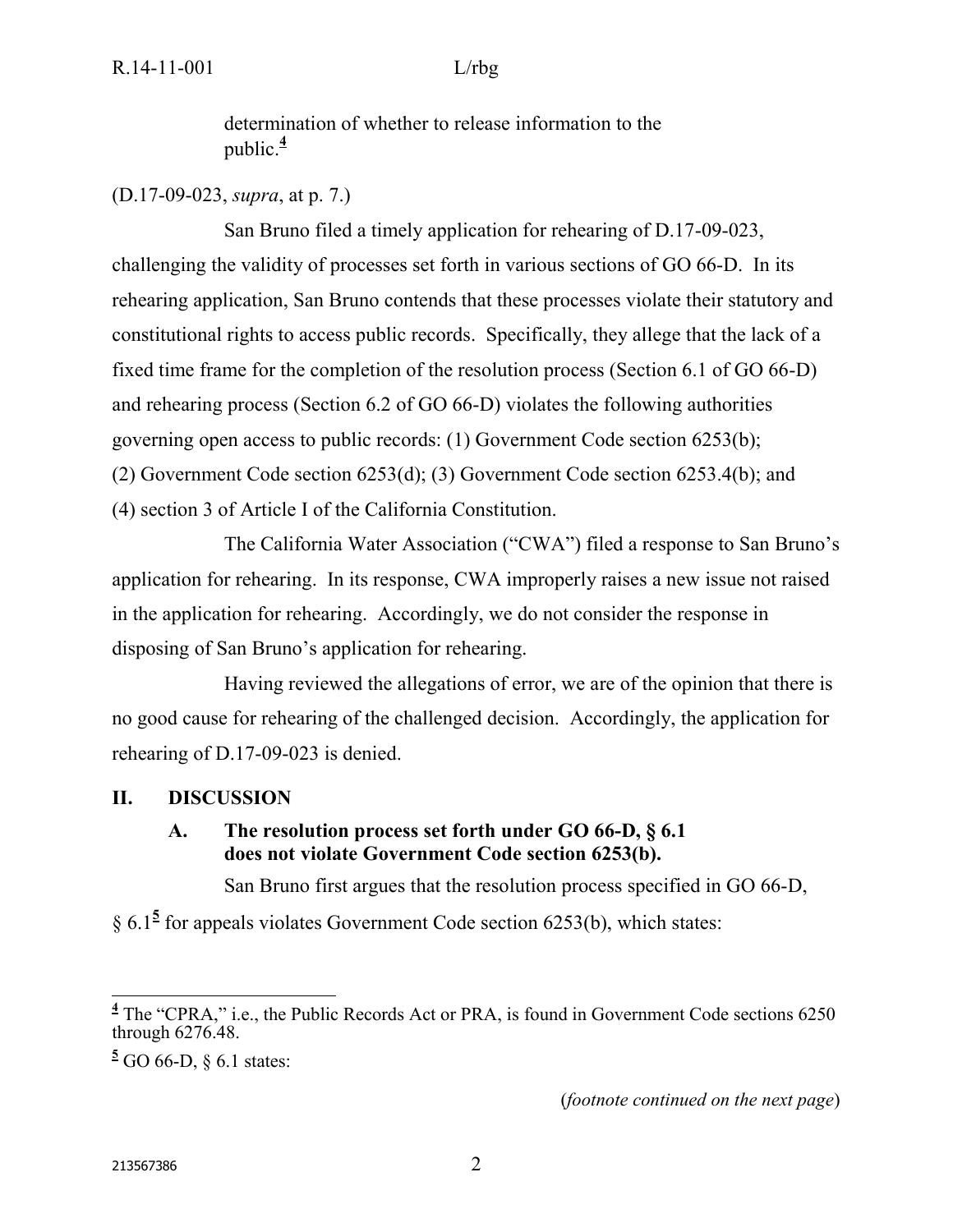Except with respect to public records exempt from disclosure by express provisions of law, each state or local agency, upon a request for a copy of records that reasonably describes an identifiable record or records, shall make the records promptly available to any person upon payment of fees covering direct costs of duplication, or a statutory fee if applicable. Upon request, an exact copy shall be provided unless impracticable to do so.

(Gov. Code, § 6253, subd. (b).)

San Bruno claims that, absent a specific completion timeline, the GO 66-D, § 6.1 resolution process is "potentially endless by definition," and is therefore inconsistent with the Commission's duty to make records "promptly available" to the public in accordance with Government Code section 6253(b). (Rhrg. App., at p. 1.) San Bruno states, "[a]n appeals process without any time limit or deadline allows, and ultimately ensures, that the Commission can avoid complying with this section of the Public Records Act." (*Ibid*.) This argument is without merit.

In order to discuss the successful operation of the GO 66-D, § 6.1 resolution process, it is helpful to briefly examine the resolution process established by its predecessor, GO 66-C, § 3.4, adopted in 1974. Under GO 66-C, § 3.4 ("Appeal to Full

### (*footnote continued from the previous page*)

**Resolutions:** If the Public Records Office, Legal Division, prepares a draft resolution granting or denying, in whole or in part, the CPRA request per Section 5.5(b),  $(c)$ , or (d), then:

- a) The Commission will serve the draft resolution on both the information submitter and information requestor (except for the scenario identified in Section  $\bar{5}$ .5(d) where there is not an information submitter, because the Commission created the information).
- b) The Commission will release the draft resolution for public review and comment pursuant to Pub. Util. Code  $\S$  311(g) and Rule 14.5 of the Commission's Rules.
- c) The Commission shall not release such information pending the adoption of the resolution provided for in this section.

 $\overline{a}$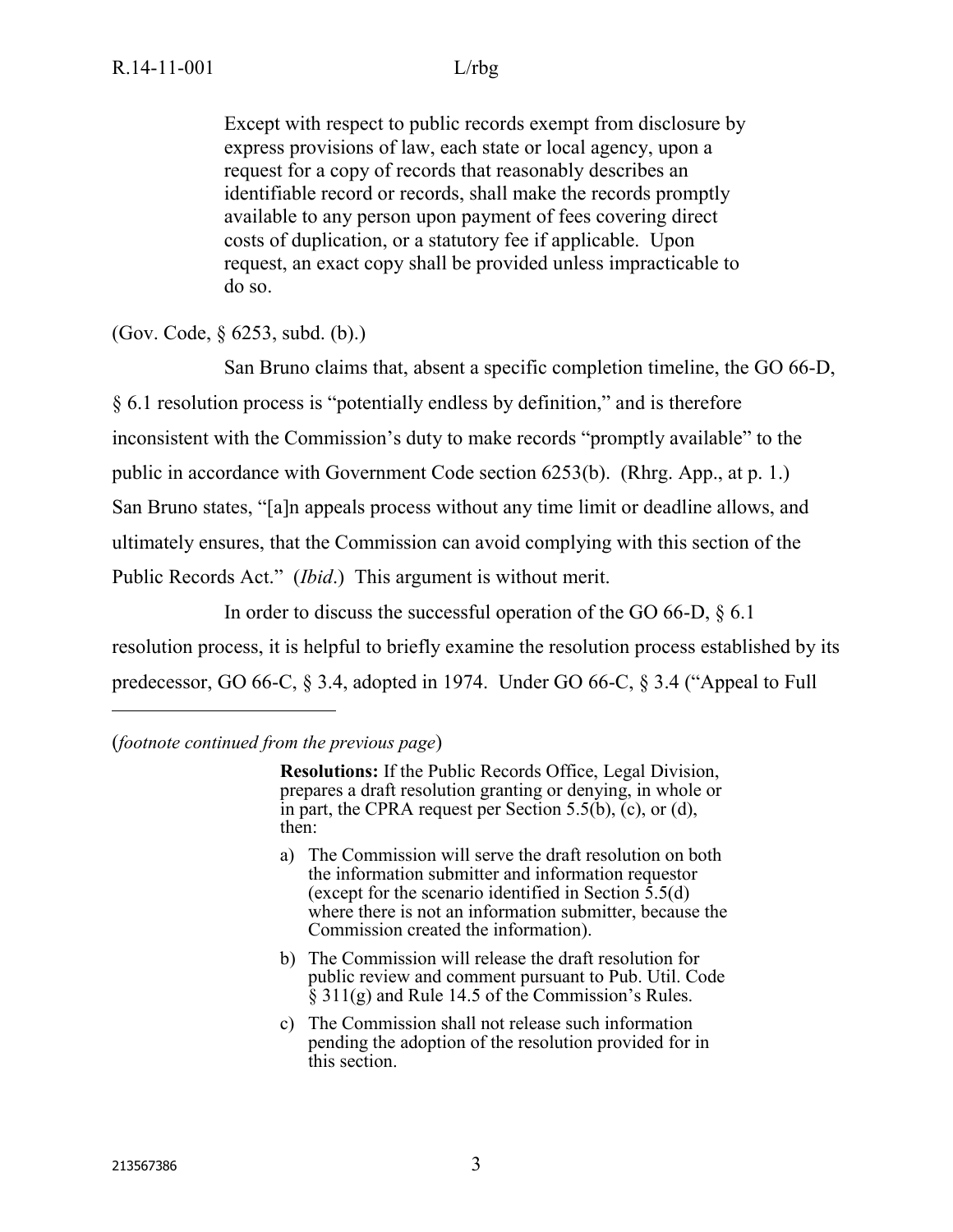Commission"), records requesters could appeal a denial of their request to the full Commission as follows:

> A person wishing to review records which are not open to public inspection may write to the Secretary in San Francisco, indicating the records being withheld, and stating the reasons why these records should be disclosed to him. Sufficient time must be allowed for the full Commission to review this request and the applicable records.

Notice of appeal triggered the issuance of a draft resolution for public notice and comment, <sup>6</sup> followed by the adoption of a final resolution either granting the appeal, i.e., authorizing disclosure of the requested records, or denying the appeal, i.e., denying disclosure. Notably, nothing in the language of GO 66-C, § 3.4 imposed a time limit on this process. To the contrary, it reserved "sufficient" time for the Commission to act. Yet, the Commission did not abuse its flexibility to thwart public access to records; in reality, the majority of resolutions issued under GO 66-C, § 3.4 actually *authorized* the disclosure of records.**<sup>7</sup>**

The resolution process adopted under GO 66-D,  $\&$  6.1 is similarly open-ended, with one exception that would appear to operate in San Bruno's favor, namely, a 10-day limit on a requester's right to appeal a denial of their request to the Commission for the issuance of a resolution deciding the appeal. (GO 66-D, §§ 5.5, subds. (b)  $\&$  (d).) However, as explained above, even absent any set time limitations, the Commission's generous disclosure practices under a prior, similarly open resolution

<sup>&</sup>lt;sup>6</sup><br><sup>6</sup> Public Utilities Code section 311(g)(1) provides that resolutions must be served on all parties and subject to at least 30 days public review and comment prior to a Commission vote. This process is still in effect under GO 66-D, § 6.1.

**<sup>7</sup>** Under GO 66-C, § 3.4, the Commission issued over 250 resolutions authorizing disclosure of public records, and only five denying disclosure. See, e.g., Resolutions L-320 to L-321; L-323; L-324 to L-327; L-400 to L-402; L-412 to L-418; L-429 to L-441; L-450 to L-461; L-468 to L-477; L-493 to L-500; L-516 to L-520; L-529 to L-531; L-533 to L-541; L-556 to L-562 (authorizing disclosure); L-215; L-242; L-246; L-302; L-522 (denying disclosure).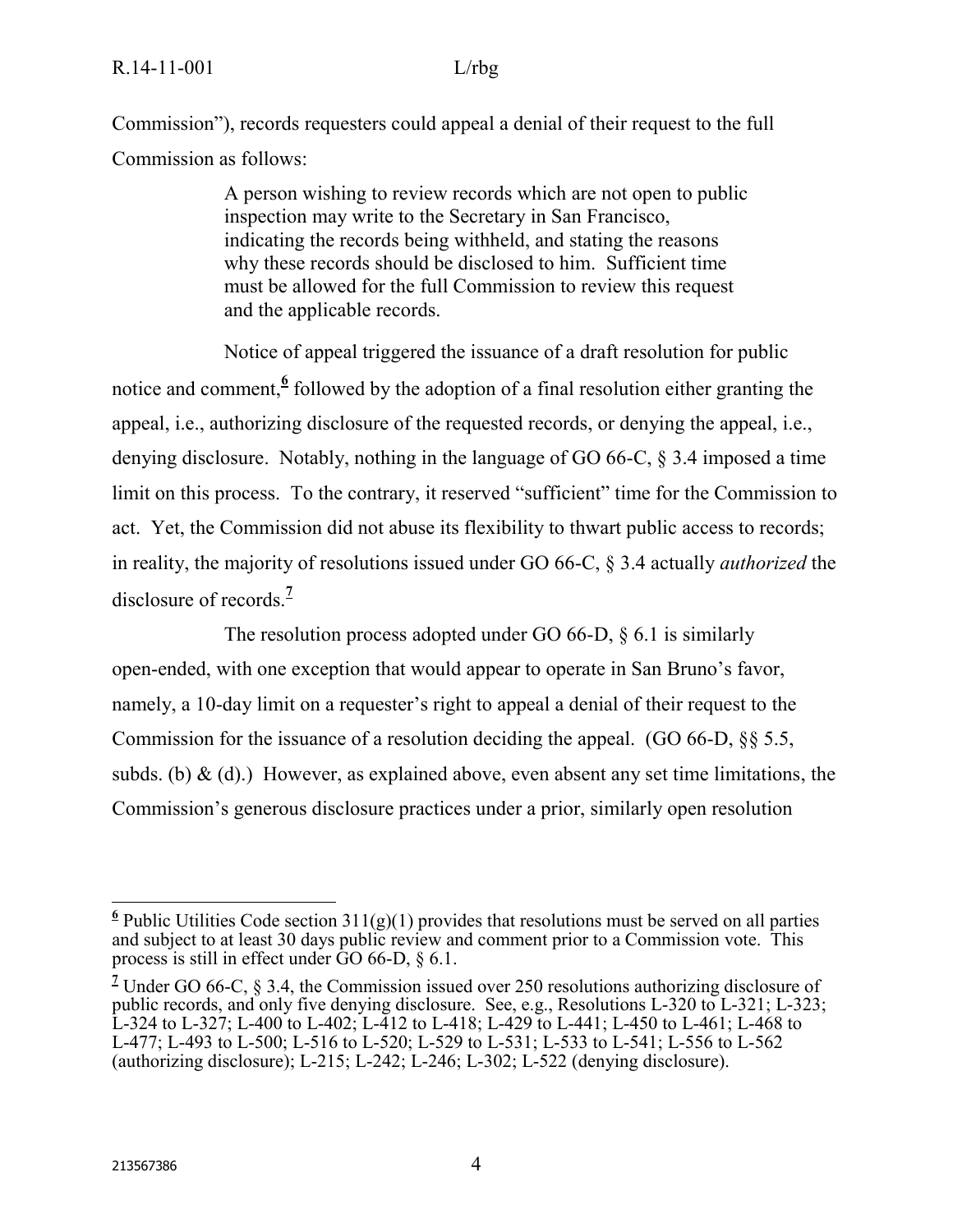process demonstrates that the Commission will not utilize GO 66-D, § 6.1 to deny "prompt" access to records in violation of Government Code section 6253(b).

Notably absent from San Bruno's argument is any recognition that the phrase "promptly available" in Government Code section 6253(b) is not defined using a time certain. Had the Legislature intended that public agencies, including the Commission, adopt all rules governing the "prompt" access to public records using a definitive time frame, it was free to define this phrase accordingly. However, the Legislature did not. Absent a legislative time limit under Government Code section 6253(b), we are not legally required to adopt an internal time limit under GO 66-D, § 6.1 in order to comply with the statute.<sup>8</sup> As a result, San Bruno's argument to the contrary is rejected.

It appears that by requesting a deadline under GO 66-D, § 6.1, San Bruno is seeking an expedited process for obtaining public records. We have the same goal. In fact, during the OIR, we unambiguously expressed our intent to implement new rules that promote the "*prompt* disclosure of non-confidential documents." (D.16-08-024, *supra*, at p. 2, emphasis added.) However, imposing a time limitation on the resolution process under GO 66-D, § 6.1 will not achieve this effect, where, as discussed above, the flexible resolution processes operating since 1974 have not resulted in the type of unnecessary delays of concern to San Bruno.

During the OIR, we identified the primary source of these delays, namely, information submitters' overstated confidentiality claims, which significantly slow our decisionmaking processes, including the issuance of decisions regarding the disclosability

 $\overline{\phantom{a}}$ 

**<sup>8</sup>** Our decision not to impose a deadline under GO 66-D, § 6.1 is wholly consistent with our statutory and constitutional authority to create rules regarding our procedures, including the power to establish rules governing access to public records. (Cal. Const., art. 12, § 1 ["Subject to statute and due process, the commission may establish its own procedures."]; Gov. Code, § 6253.4, subd. (a) ["Every agency may adopt regulations stating the procedures to be followed when making its records available in accordance with this section."[1] Additionally, we decline to rewrite or add qualifying language to Government Code section  $6253(b)$ , when there is no indication on its face that its terms, including the term "promptly," require additional specificity or modification.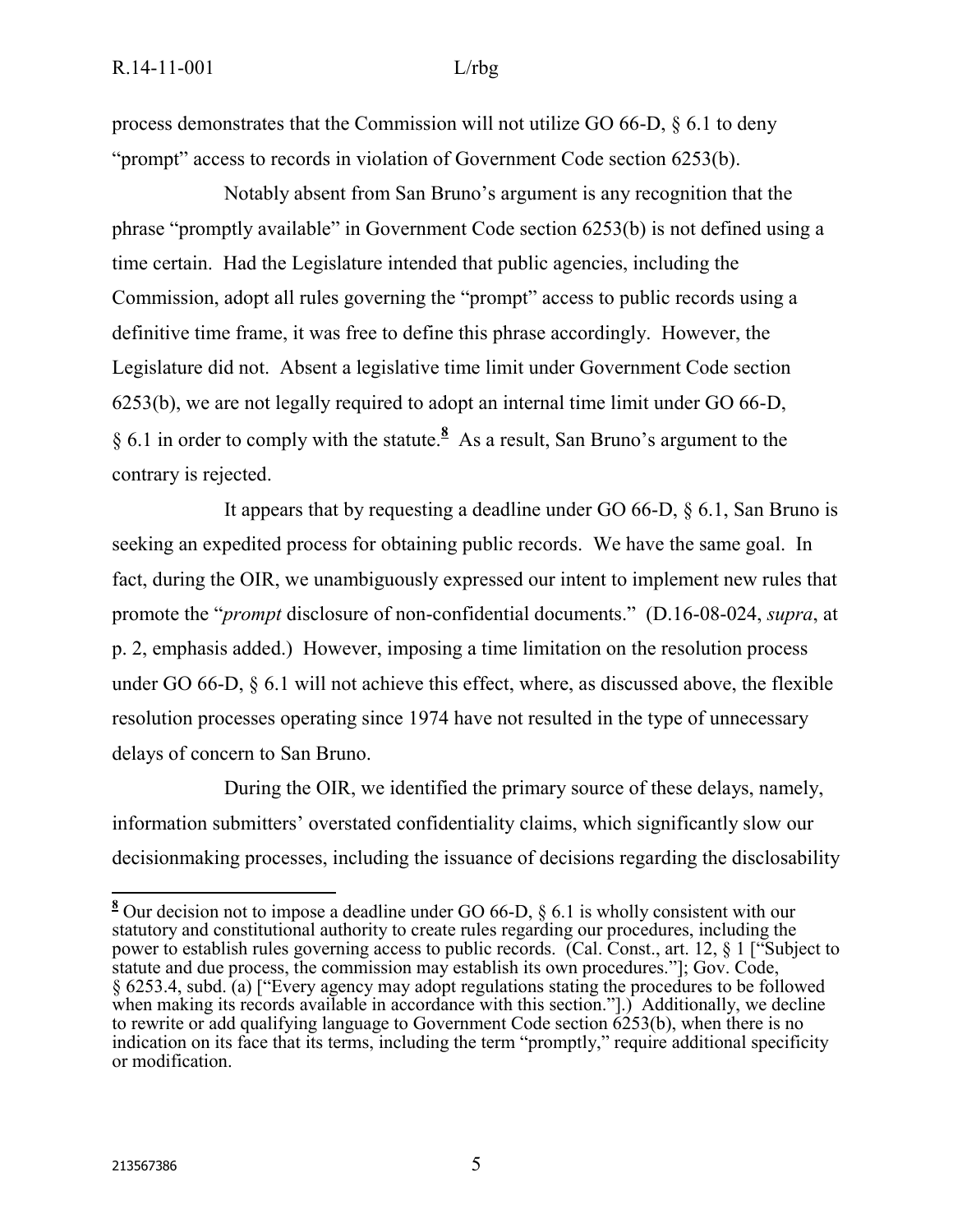of records. In D.16-08-024, we addressed the various burdens stemming from information submitters' current use of confidentiality designations as follows:

> The Commission's Legal Division staff must engage in the often burdensome task of parsing each document to determine which discrete portions are truly confidential. Accordingly, overbroad assertions of confidentiality not only shift the submitter's burden of proving confidentiality to the Commission, *but also delay the Commission's response to PRA requests.*

> Moreover, there is an information and knowledge disparity: the parties who submit the records know those records and their contexts better than the Commission's Staff does. Where the Commission's Staff must by default perform the work that the submitters are in the best position to effectively and efficiently perform (that of identifying confidential data and explaining the need for withholding from public disclosure), parties increase the risk that Staff will inadvertently incorrectly classify non-confidential information as confidential, or confidential information as non-confidential.

(D.16-08-024, *supra*, at p. 6, emphasis added.)

In challenging the resolution process, San Bruno also fails to recognize that, in addition to such preventable delays in disclosure, the Commission faces a unique statutory barrier to the release of public records, namely, Public Utilities Code section 583. Section 583 states, in pertinent part, "No information furnished to the commission by a public utility ... shall be open to public inspection or made public except on order of the commission, or by the commission or a commissioner in the course of a hearing or proceeding. Any present or former officer or employee of the commission who divulges such information is guilty of a misdemeanor."

The Commission adopted the resolution process as one of the primary mechanisms for ordering the disclosure of records in compliance with Public Utilities Code section 583. It is through the resolution process that the Commission balances its duty under section 583 to withhold confidential material with its duty under the PRA to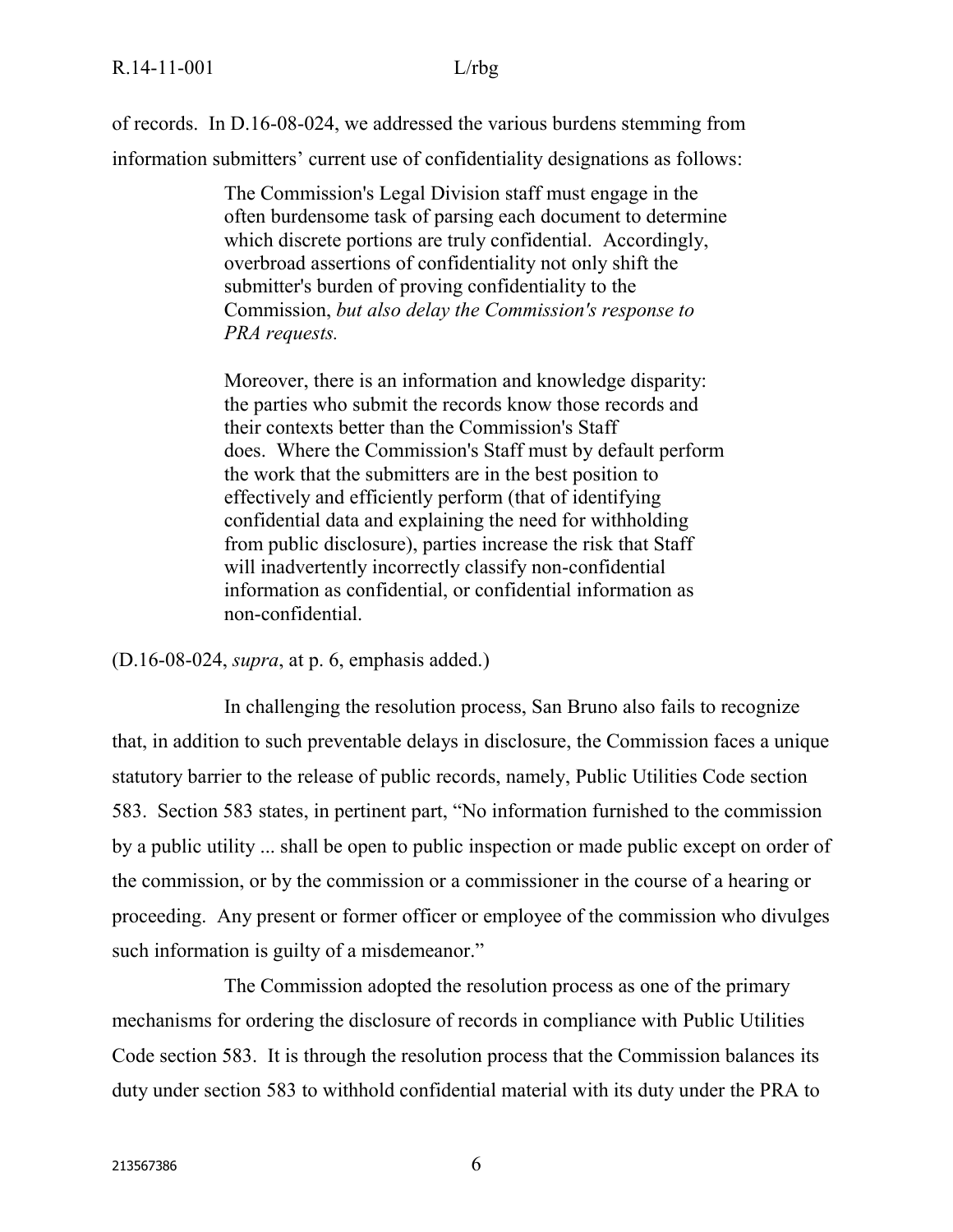enact rules that promote public access to its records. (See D.17-09-023, *supra*, at p. 14.) San Bruno fails to show that the Commission will utilize the new GO 66-D, § 6.1 resolution process to withhold a disproportionate number of records, or to delay disclosure thereof, in violation of its statutory duties. We find that the resolution process remains a proper use of our authority to adopt rules governing access to public records, the exercise of which has consistently promoted disclosure.

Based on the foregoing, San Bruno's claim that the GO 66-D, § 6.1 resolution process violates the intent of the Legislature to make agency records available to the public, as articulated in Government Code section 6253(b), is without merit and thus, is rejected.

# **B. The rehearing process set forth in GO 66-D, § 6.2 is not inconsistent with provisions in Government Code section 6253(b).**

San Bruno also argues that the lack of a completion deadline for the

Commission's rehearing process in GO 66-D, § 6.2 violates the "promptness"

requirement of Government Code section 6253(b). This is argument is equally meritless.

GO 66-D, § 6.2 ("Applications for Rehearing") states:

To challenge a Commission resolution which disposes of the appeal of staff action, a party may file an Application for Rehearing pursuant to Pub. Util. Code § 1731 and Rule 16.1 of the Commission's Rules of Practice and Procedure. Per Pub. Util. Code § 1732, the Application for Rehearing shall set forth specifically the ground or grounds on which the applicant considers the decision to be unlawful and no corporation or person shall in any court urge or rely on any ground not so set forth in the application.

GO 66-D, § 6.2 expressly incorporates the statute governing the timing of

the Commission's rehearing process, namely, Public Utilities Code section 1731(b)(1),

which states, in pertinent part:

After an order or decision has been made by the commission, a party to the action or proceeding, or a stockholder, bondholder, or other party pecuniarily interested in the public utility affected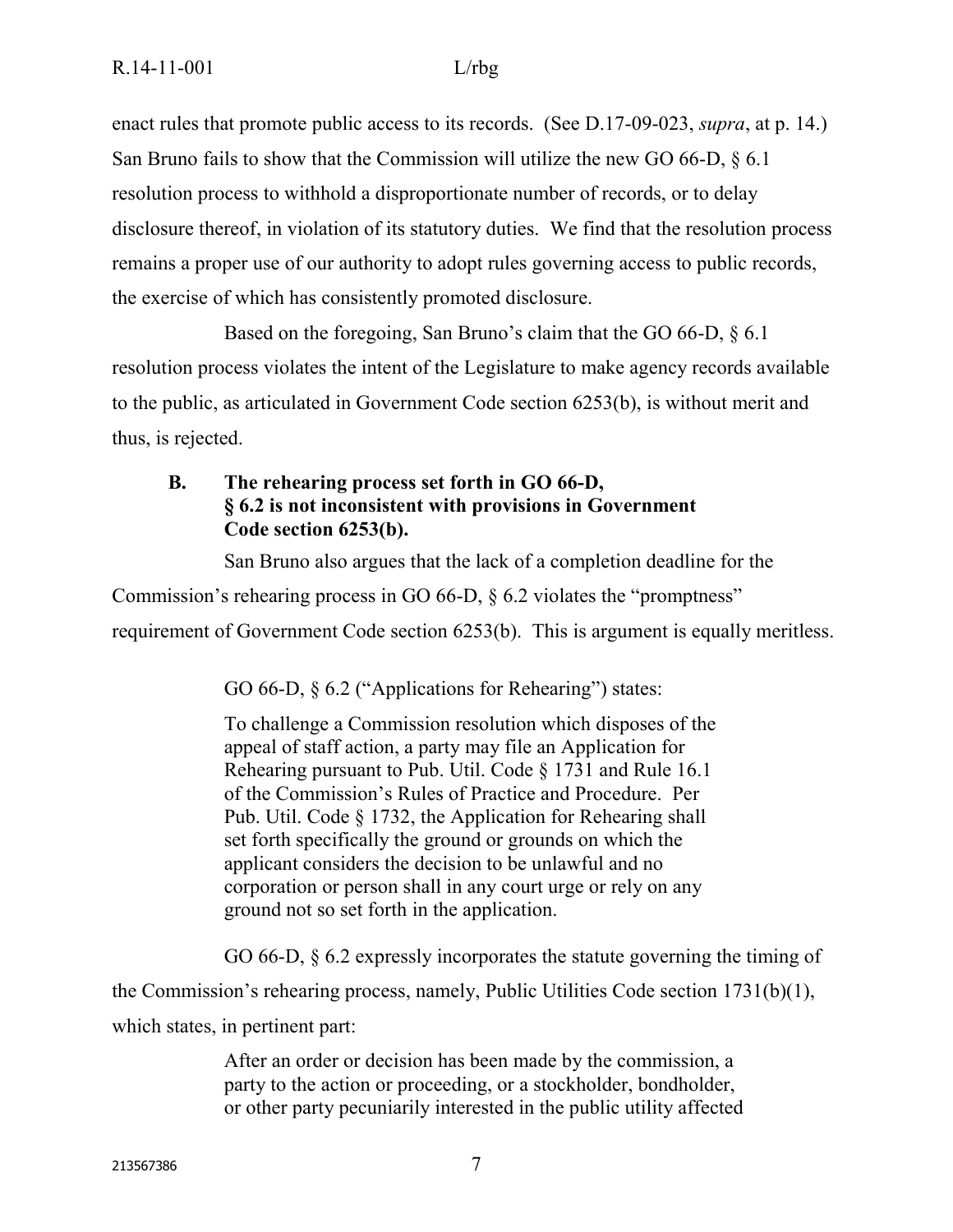may apply for a rehearing in respect to matters determined in the action or proceeding and specified in the application for rehearing. The commission may grant and hold a rehearing on those matters, if in its judgment sufficient reason is made to appear. A cause of action arising out of any order or decision of the commission shall not accrue in any court to any corporation or person unless the corporation or person has filed an application to the commission for a rehearing within 30 days after the date of issuance or within 10 days after the date of issuance in the case of an order issued ... relating to security transactions and the transfer or encumbrance of utility property.

(Pub. Util. Code, § 1731, subd. (b)(1).)**<sup>9</sup>**

Public Utilities Code section 1731(b)(1) does not impose a specific time limit on the Commission's rehearing process, and, as with the resolution process, we decline to adopt an internal one. In D.17-09-023, we rejected an identical argument in favor of rehearing deadlines made by the Imperial Irrigation District,**<sup>10</sup>** explaining that, "[t]he time necessary for the Commission's deliberation of an application for rehearing of a CPRA decision is dependent on many factors, including the complexity of the application, the number of legal issues raised, and the scope of the relevant CPRA request (CPRA request[s] range from a request for a single document to a request for thousands of documents), as well as staff resources. Accordingly the review and disposition of

 $\overline{\phantom{a}}$ <sup>2</sup> Rule 16.1(a) of the Commission's Rules of Practice and Procedure mirrors the requirements of Public Utilities Code section 1731(b)(1), stating:

Application for rehearing of a Commission order or decision shall be filed within 30 days after the date the Commission mails the order or decision, or within 10 days of mailing in the case of an order relating to (1) security transactions and the transfer or encumbrance of utility property as described in Public Utilities Code Section 1731(b), or (2) the Department of Water Resources as described in Public Utilities Code Section 1731(c).

**<sup>10</sup>** Imperial Irrigation District's Comments on the Proposed Decision of Commissioner Picker re Phase 2A Proposed Decision Adopting General Order 66-D and Administrative Processes for Submission and Release of Potentially Confidential Information, filed September 7, 2017, at p. 7 ("If a rehearing process is made a part of this General Order, there should be a definitive, short-set period for its completion. Otherwise, the Commission may abuse the process when it so desires.")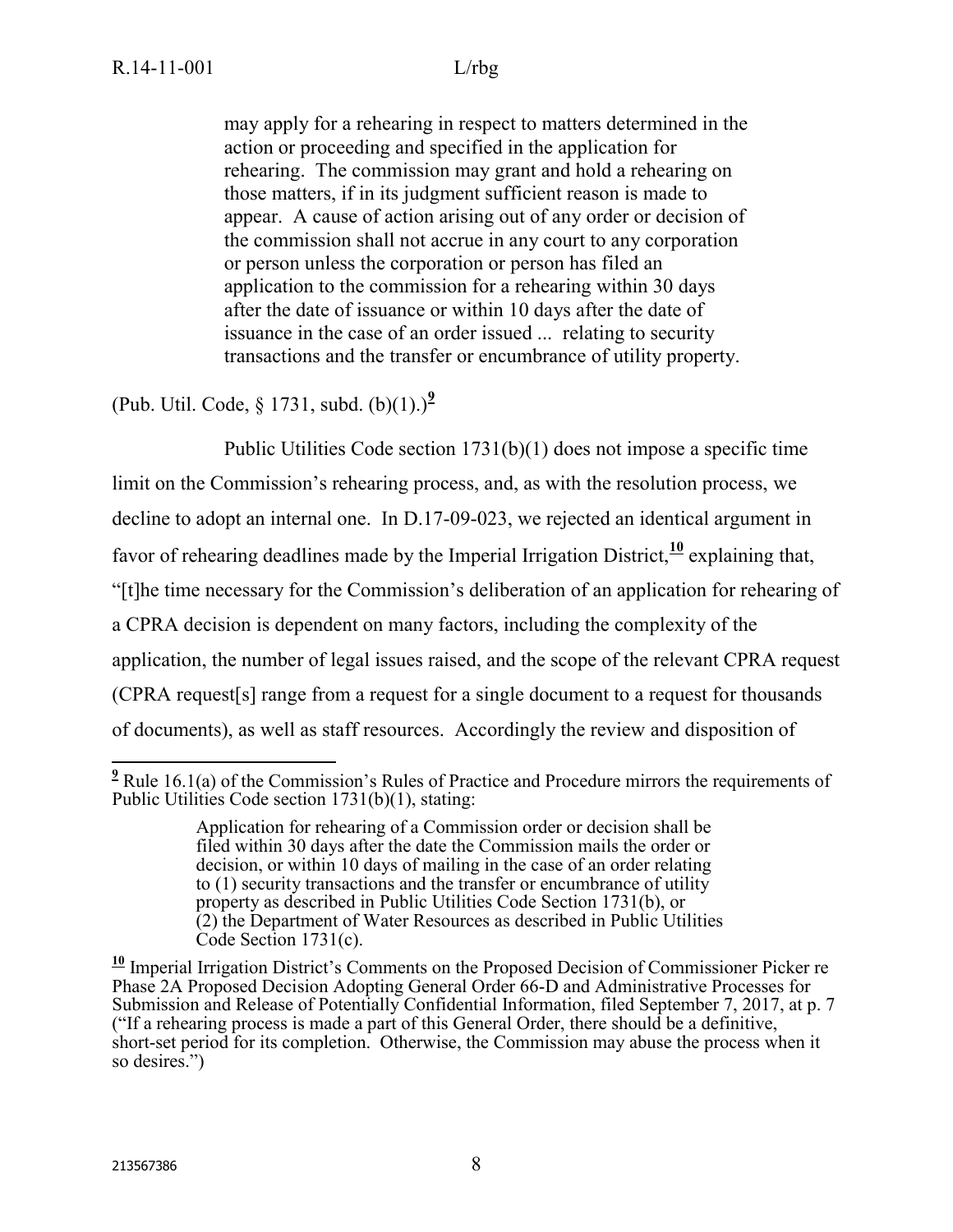applications of rehearing may take different amounts of time, and thus, it is not appropriate to identify a specific timeframe." (D.17-09-023, *supra*, at p. 47.)

This statement accurately reflects the practicality of the time needed for our consideration and review of an application for rehearing, including performing an independent review of the challenged decision for legal error. San Bruno's claim that we will abuse the rehearing process is simply speculative. There is simply no substantiation that we will abuse the rehearing process established by statute, and incorporated into GO 66-D, § 6.2, to violate our duties under the PRA, including our duty to provide "prompt" access to records under Government Code section 6253(b).

Furthermore, the rehearing process as set forth in GO 66-D, § 6.2 is not inconsistent with the plain language of section 6253(b) of the Government Code. As discussed above, neither Public Utilities Code section 1731(b)(1) nor Government Code section 6253(b) mandates a specific time frame. The lack of a specific time frame does not establish a lack of promptness. Moreover, we decline to read a time frame into the application for rehearing statues in the Public Utilities Code or the PRA statutes in the Government Code.

Based on the foregoing, San Bruno has failed to demonstrate that the rehearing process adopted under GO 66-D, § 6.2 is inconsistent with Government Code section 6253(b). Thus, this argument that the rehearing process in GO 66-D violates this statutory provision has no merit, and is rejected.

**C. San Bruno's remaining challenges to the resolution and rehearing processes established under GO 66-D, §§ 6.1 and 6.2 lack merit.**

San Bruno also alleges that, absent firm completion timelines, the resolution and rehearing processes set forth in GO 66-D, §§ 6.1 and 6.2 violate the following sections of the PRA and the California Constitution that also require open access to public records:

> 1. Government Code section 6253(d): Nothing in this chapter shall be construed to permit an agency to delay or obstruct the inspection or copying of public records.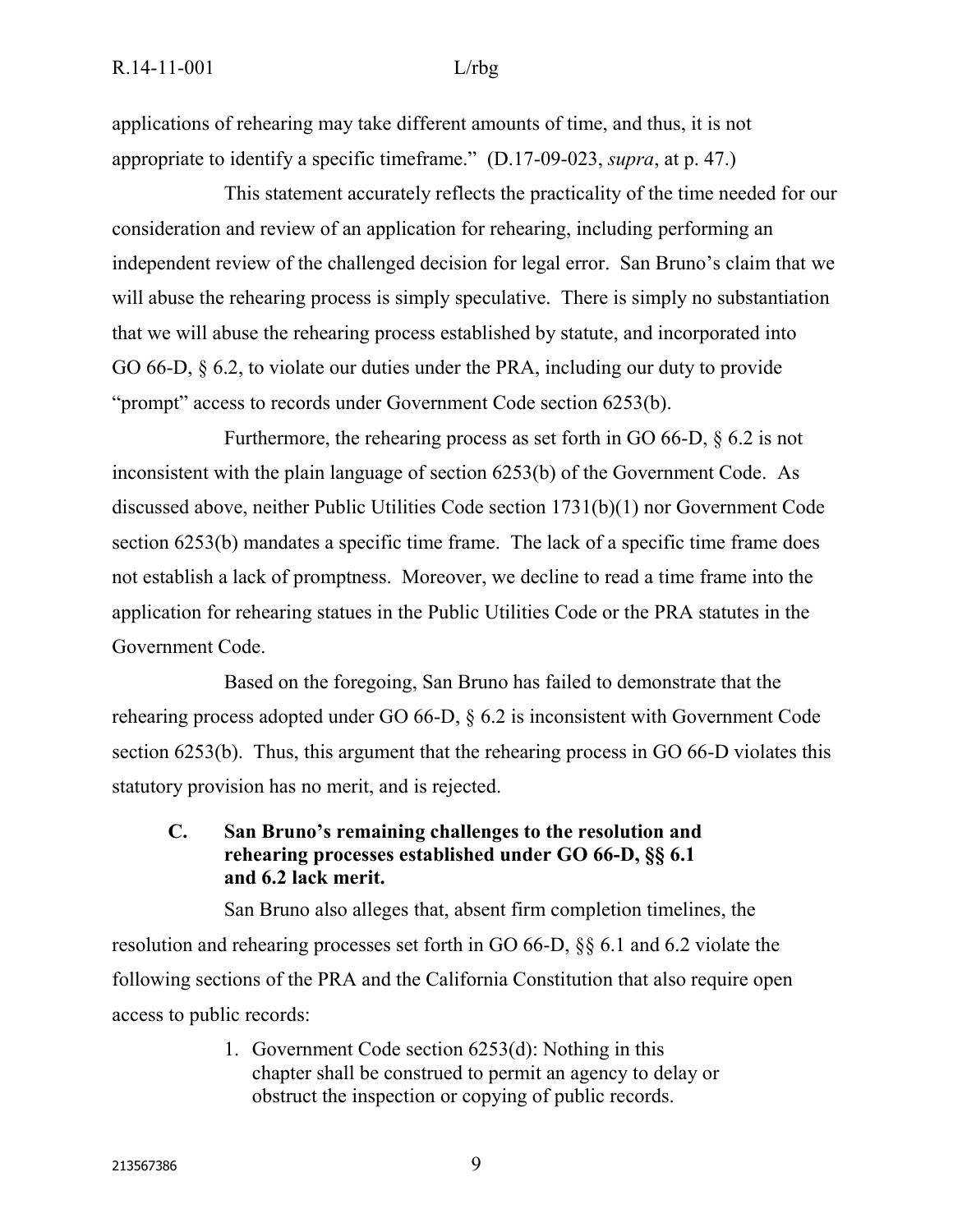- 2. Government Code section 6253.4(b): Guidelines and regulations adopted pursuant to this section shall be consistent with all other sections of this chapter and shall reflect the intention of the Legislature to make the records accessible to the public.
- 3. Sections 3(b)(1) and 3(b)(2) of Article I of the California Constitution:

(b)(1) The people have the right of access to information concerning the conduct of the people's business, and, therefore, the meetings of public bodies and the writings of public officials and agencies shall be open to public scrutiny.

(2) A statute, court rule, or other authority, including those in effect on the effective date of this subdivision, shall be broadly construed if it furthers the people's right of access, and narrowly construed if it limits the right of access.

While couched under different legal authorities, San Bruno's argument is

the same: that, without time limits, the Commission will utilize the GO 66-D, §§ 6.1 and 6.2 processes to indefinitely delay public access to records. However, as discussed above, San Bruno's theory based on speculation wholly fails in light of our longstanding practices supporting disclosure and our progressive development of rules that will promote public access to records in our possession. Therefore, rehearing on San Bruno's remaining arguments is denied.

# **III. CONCLUSION**

Accordingly, we find that the rehearing application has not established legal error in D.17-09-023. Thus, the application for rehearing is denied.

# **THEREFORE, IT IS ORDERED** that:

1. Rehearing of D.17-09-023 is denied.

2. The proceeding, R.14-11-001, remains open for consideration of other matters.